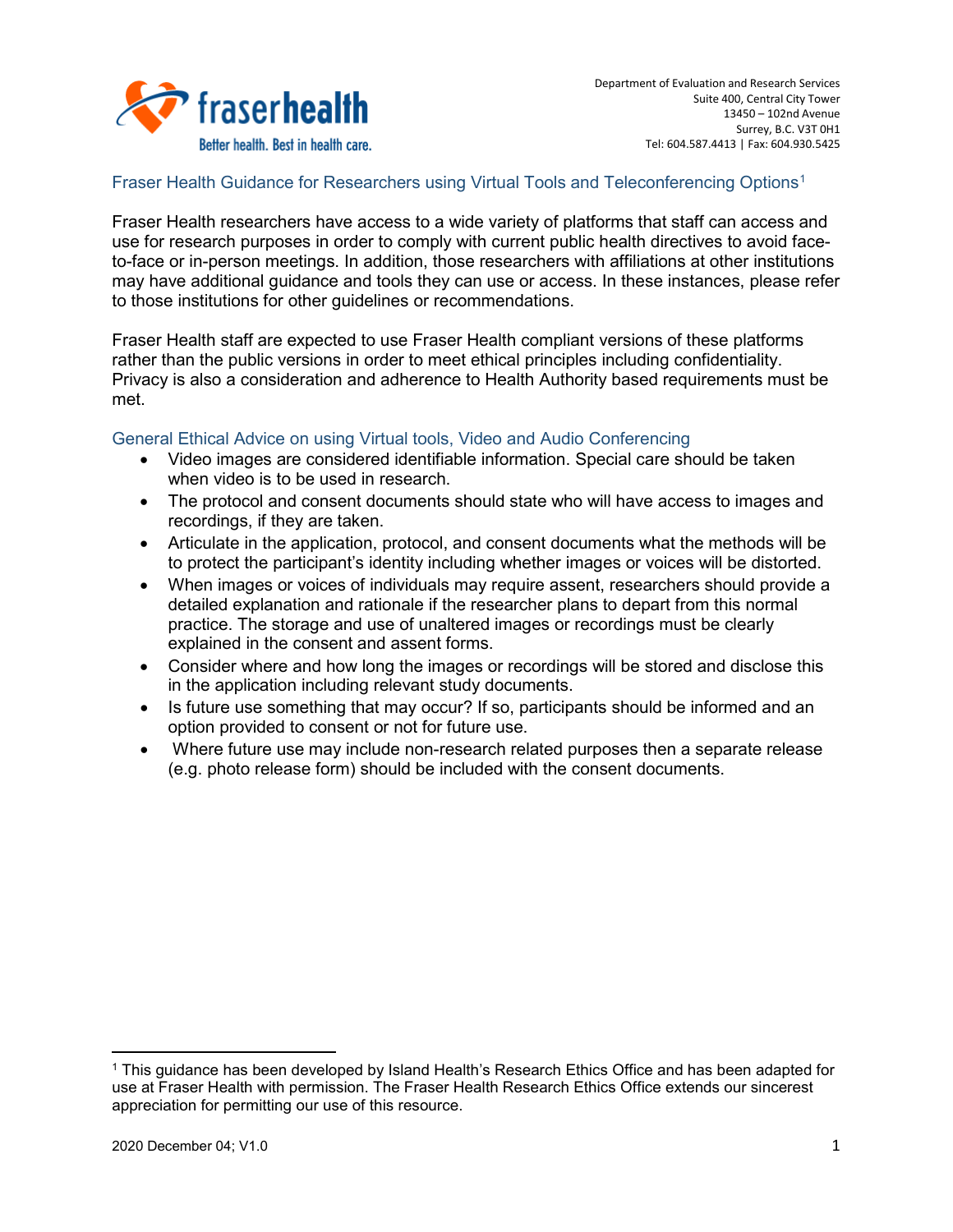

## Consent Document Requirements

Consent forms must be very clear regarding the use of video and audio recording. TCPS 2, Article 5.3 states "In disseminating findings, researchers shall not disclose identifiable information without the consent of participants. " The consent form must state in clear and lay language how the tool will be used and the precise nature and scope of the consent, which is being given by the participant as it applies to the virtual tool.

The consent form should also make the risks of use of the virtual tool you decide to use clear to your potential participants.

With virtual tools you should specifically consider the following for the tool that you chose to use:

- What are the risk around the information being collected, requested, viewed, changed, stored, or, deleted if others have access to the information.
	- $\circ$  This could be due to a shared device (does anyone else have access to the device),
	- $\circ$  Does the tools vendor have access to the data from the tool,<br> $\circ$  There mav be instances where disclosure of information mav
	- There may be instances where disclosure of information may be required by law or under court order, and
	- $\circ$  Electronic communications can have a higher risk of interception by third parties
- The data may be stored or accessed outside of Canada. This needs to be clear to the individual giving consent
- If you participant needs to have an account to use the virtual tool then they will be creating a relationship with that vendor and will be subject to the privacy and terms of use policies of that company which may be subject to change. This should be explained to them in your consent.

As a researcher you are responsible for ensuring that you are adequately informing you participant of the risks associated with the virtual tool you chose to use. The Research Ethics Boards will expect to see this type of information in your application if you are using virtual tools.

### Identity Validation

Ensure that you are appropriately verifying the identity of the participant before any sharing of personal information. Confirming the identity of the recipient prior to disclosing information digitally assists in preventing the unauthorized disclosure of personal information.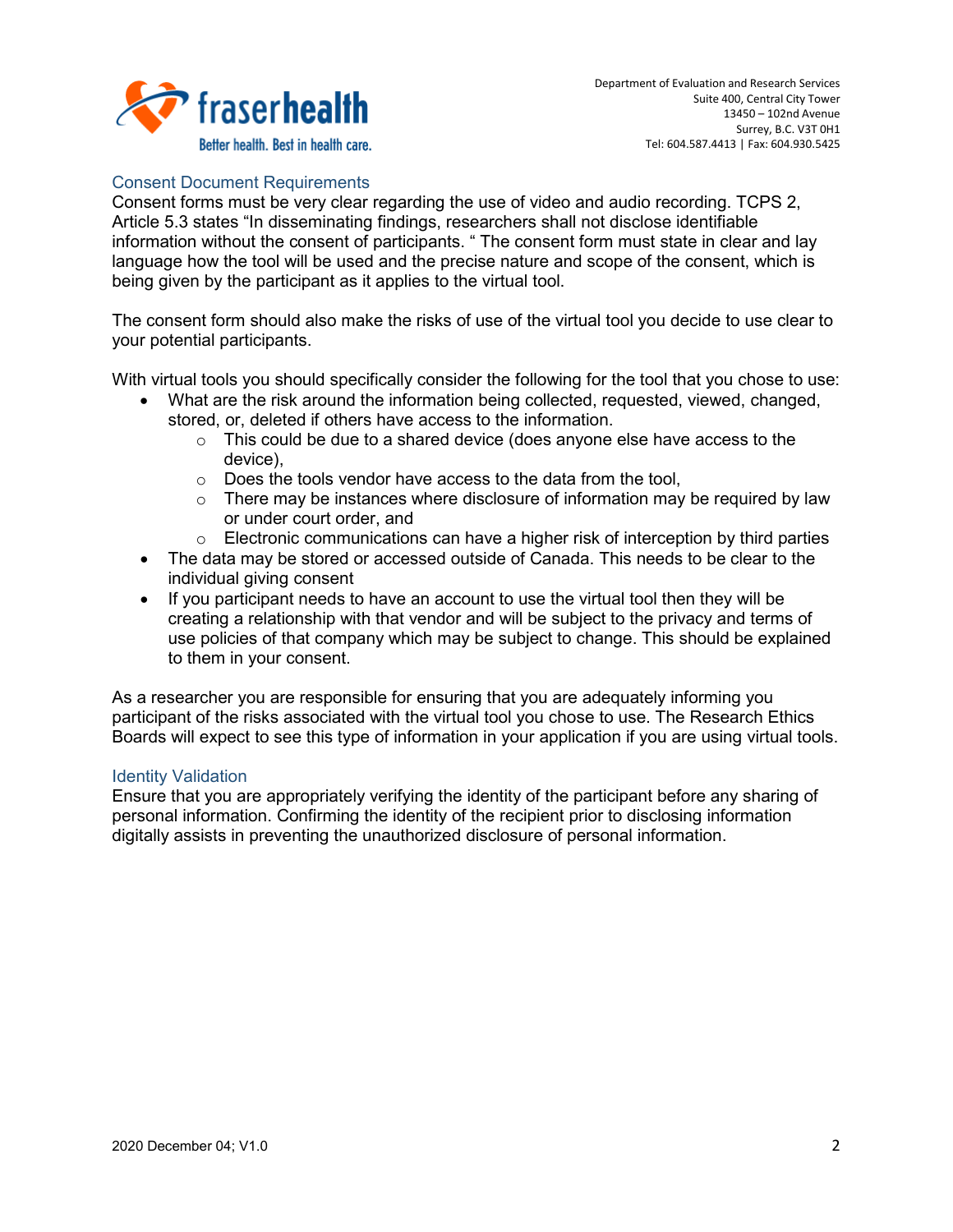

### **Devices**

Where available, employer-provided devices and applications should be used. In the event that a non-organizational device is used, reasonable security measures must be employed. You should ensure that you do not use a shared device and that you follow good security practice as listed below.

- 1. Regularly update the operating system and Apps
- 2. Use built-in security features
	- a. Find my phone (locate your phone and remotely wipe the data
	- b. Set App permissions to minimize access to unnecessary information
	- c. Set App location permissions to 'while using the app' (vs 'always')
- 3. Avoid connecting to unsecured Wi-Fi networks
- 4. Download apps only from trusted sources
- 5. Understand the risks of jailbreaking / rooting
- 6. Set automatic locks and use a strong password
- 7. Consider multilayered mobile security solutions

### Recording Virtual Sessions

If recording will be enabled this must be clear in the participant consent form and information on where the recording will be stored and if they will be encrypted or transferred and how, needs to be outlined in the research ethics application. All participants should be verbally reminded that recording will occur at the beginning of any session.

If you need to record a session, you should ensure that the recordings is only temporarily stored on the host's device, or, if supported by the Health Authority, on the virtual tool. The host device should also ensure that the recording is not being back-up to another cloud system such as Google or Apple. BC's Office of the Information and Privacy Commissioner (OIPC) has stated that data should only be store on mobile devices as a last resort and must be encrypted, which means any data on a mobile device should be securely transferred to a more permanent and secure location (such as an appropriate limited access shared drive) as soon as possible. Data on a mobile device should be encrypted to an acceptable industry standard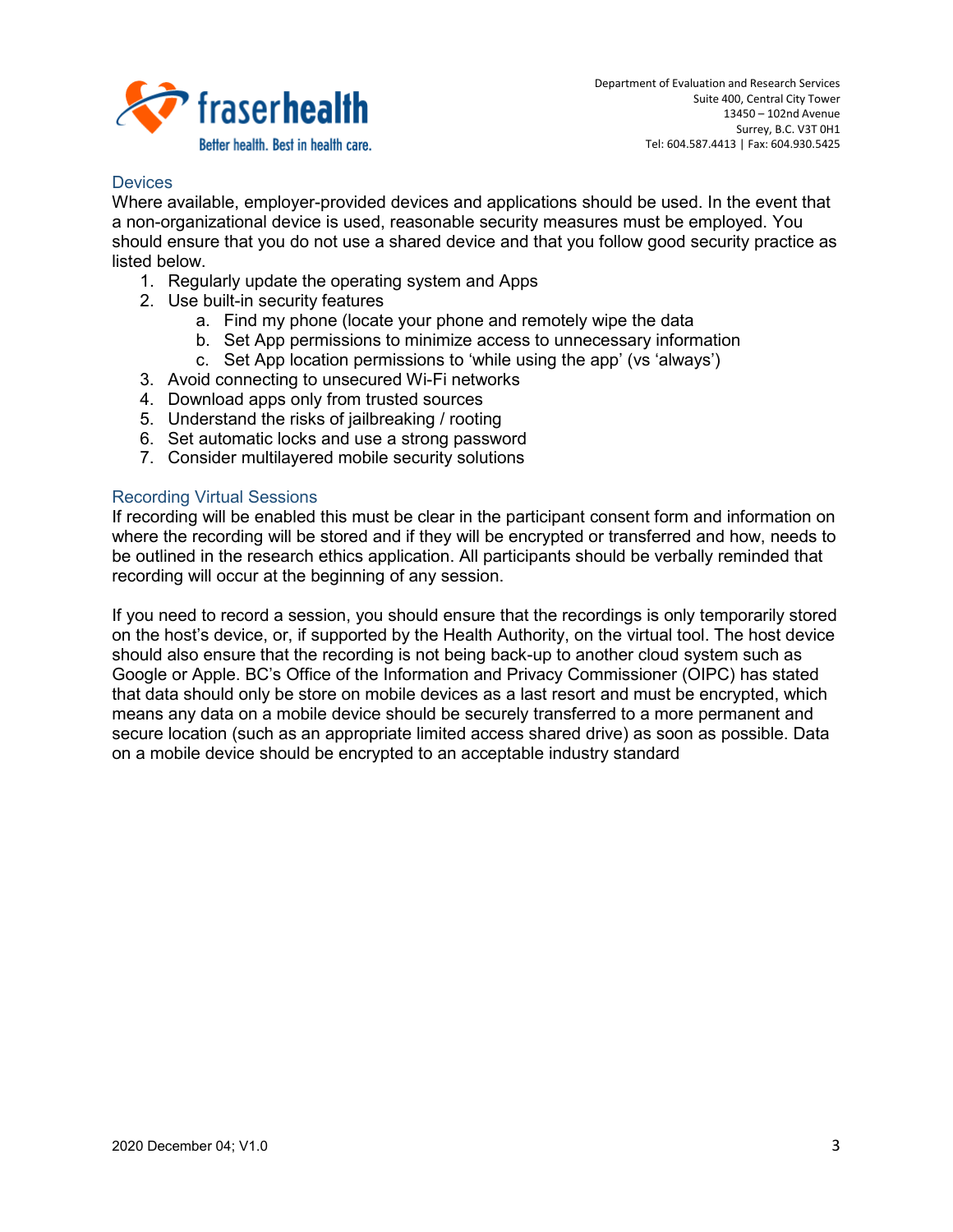

# Virtual Conferencing in Research Security Measures<sup>[2](#page-3-0)</sup>

Research activities requiring the use of a virtual conferencing platform, such as Skype, Microsoft Teams, Zoom, WhatsApp, and FaceTime should also consider the following and outline all of the platform security measures that a project will use in the research ethics submission:

- Avoid sharing meeting links on social media or public outlets (unwanted participants may join or lurk in a meeting that they have no intentions of participating in).
- Avoid using Personal Meetings ID (PMI) to host public events Your PMI is a permanent meeting room that anyone can pop into and out of at any time
- Manage Screen Sharing To prevent random people from taking over sharing, restrict sharing to the host
- Lock the meeting By locking the meeting after it has started, no new participants can join.
- Disable the video if you do no require the video feature for your project. The hosts can block the video capacity of the participant to prevent unwanted, distracting, or inappropriate gestures on video
- Introduce a Waiting Room The Waiting Room is a virtual staging area that allows you to invite guests when you are ready for them.
- Introduce a password to gain access to the meeting room. This is especially important when the research is sensitive.

Participants should be told that they can protect their identity and increase the protection of their personal information if they do not use their actual name. They can do this by:

- using only a nickname or a substitute name
- they can turn off their camera (if the research allows for this and they would like to do this)
- they can mute their microphone (if it is not needed)

<span id="page-3-0"></span><sup>&</sup>lt;sup>2</sup> This section has been developed by the UBC Behavioural Research Ethics Board (BREB) and has been adapted for use at Fraser Health with permission. The Fraser Health Research Ethics Office extends our sincerest appreciation for permitting our use of this resource.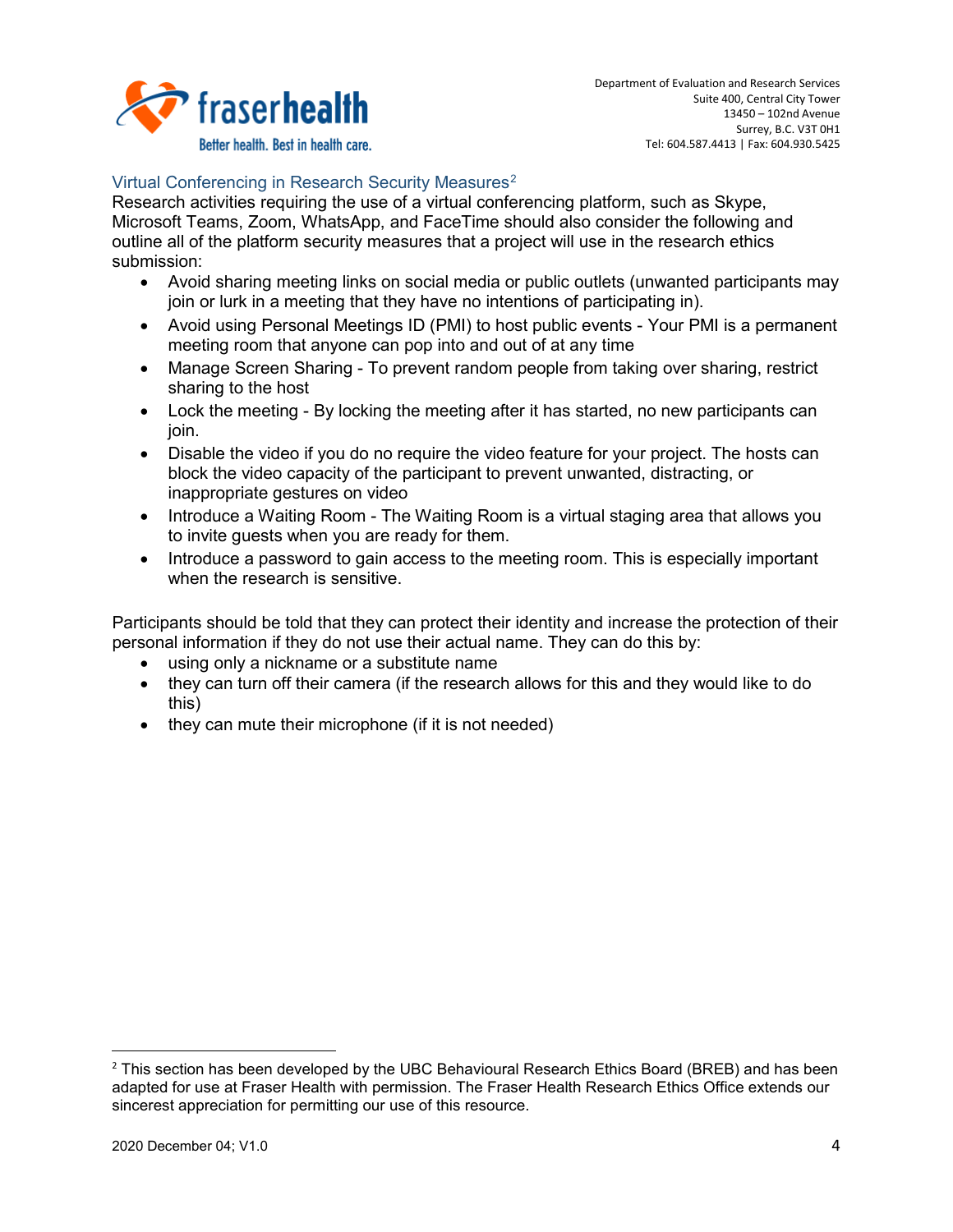

# Best practice tips for your participants

The below are suggested best practices meant to help you protect your information once it is in your control. It is important to note that these are general best practices and will not guarantee your information won't be accessed by a third party.

- Protect your passwords! Someone could pose as you by sending us a request from your device or email account
- Use download Apps from trusted sources (Google Play, iStore). If the info you are wanting to communicate is of a sensitive nature, you may want to seek a more secure method of communication
- Delete emails and texts you no longer require
- Use your device settings to control what information your Apps have permission to access
- Avoid sending personal information while using public Wifi
- Use permission controls on your device to ensure that none of your applications (Apps) have unnecessary access to your text messages and/or emails
- Use virus protection on your computer or device, and regularly scan

### Virtual Tools available at Fraser Health

If research data is being collected virtually/remotely using the same tool approved as part of standard of care (SOC), please include this information in your research ethics submission.

### **Video/Virtual Conferencing and Source Data Verification:**

Fraser Health staff may use their secure **Microsoft Teams** account. Microsoft Teams has been approved for business and clinical use in Fraser Health. It is the preferred method for remote source data verification. With Microsoft Teams you can attach case report forms or other documents for verification. Sharing de-identified source documents and over the shoulder screen sharing of Meditech data from Microsoft Teams are acceptable.

Please follow the Fraser Health guidelines when using Microsoft Teams. <https://pulse/work-essentials/computers-technology/Pages/Microsoft-Teams-support.aspx>

Please note that some staff members may also have the option of using Fraser Health's **Zoom** Licence and/or **Skype for Business**. The Fraser Health Research Ethics Board will also accept the use of a secured and approved platform provided by a Research Ethics BC affiliated institution (i.e. UBC Zoom).

### **Data Collection Tools:**

**Checkbox** is a professional survey tool for individuals, teams, and enterprises and is available as a hosted subscription or on-premises (installable) software. Checkbox allows users to create skilfully branded surveys, deliver and track invitations, and analyze results from any standard PC or mobile browser. More information can be found [here](https://www.checkbox.com/survey-features/)